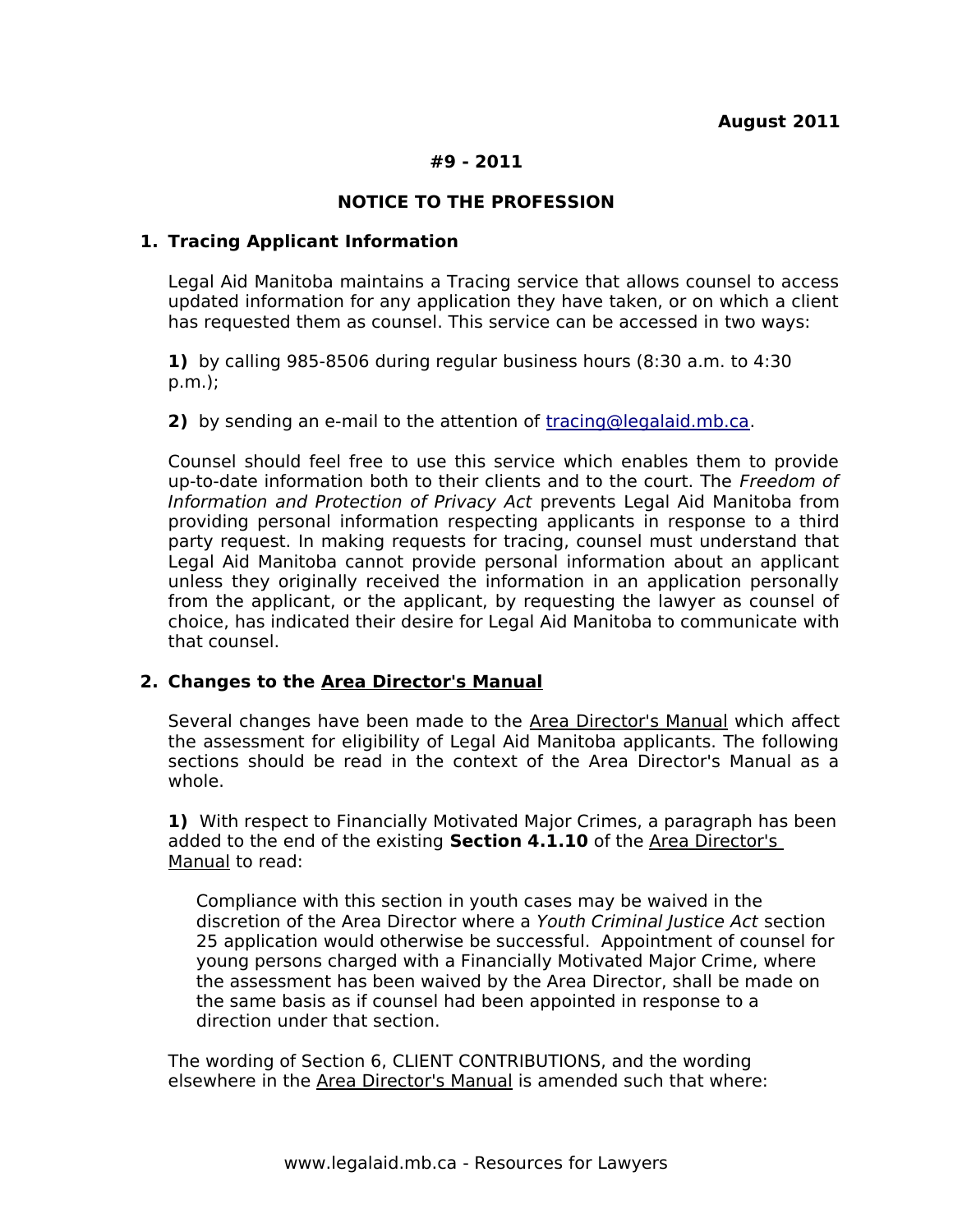**a)** the ADM currently reads "Expanded Eligibility", it be changed to read "Agreement to Pay – Full";

**b)** the ADM currently reads "Agreement to Pay", it be changed to read "Agreement to Pay – Partial";

**c)** the ADM currently reads "Agreement to Pay" and a matter is also subject to a charge on land it be changed to read "Agreement to Pay – Full" and a new section is added to what is now 6.3 that reads:

## **2) Section 6.3.5**

Where an Applicant falls into the Agreement to Pay - Partial category but has an interest in property that is to be subject to a Charge on Land as set out in section 6.4 below, a certificate may issue as an Agreement to Pay – Full, but will be paid at a rate consistent with the Applicant's ability to pay and full recovery prior to conclusion of the case may be waived.

The first two changes are merely changes of wording to return the ADM to the wording used in the Act. The last change reflects the intention to recover fully the costs of representation from the Applicant and, where the Applicants resources permit a small payment toward the cost, continue those payments until the cost is paid in full, at which point a discharge of the Charge on Land can be provided.

**3)** The wording of **Section 6.6.3** has been changed to make clear that default on a prior Agreement to Pay/Expanded Eligibility contract does not in itself prevent a currently fully eligible applicant from receiving legal aid, nor does it remove the obligation to pay as soon as possible. Section 6.6.3 now reads:

#### 6.6.3

If the applicant would, but for the default, be fully eligible now, then the Area Director shall consider the applicant financially eligible for legal aid. In issuing any such certificate the Area Director shall affirm the continuing requirement to repay the amount owing and take such steps as are prudent to ensure the client is reviewed for financial eligibility, and a repayment scheme is initiated, as soon as repayment can reasonably be commenced.

**4)** The wording of **Section 4.1.8** has been amended so that cash and assets readily turned into cash, are now assessed as income. Where the applicant's income in the past 12 months and their income in the proceeding 12 months, are each determined to be below the full eligibility threshold, they will remain eligible for legal aid regardless of such assets. Section 4.1.8 has been amended to read:

#### 4.1.8(f).

Cash and assets readily turned into cash (securities, bonds, etc.) shall be considered for financial assessment purposes as income. Provided an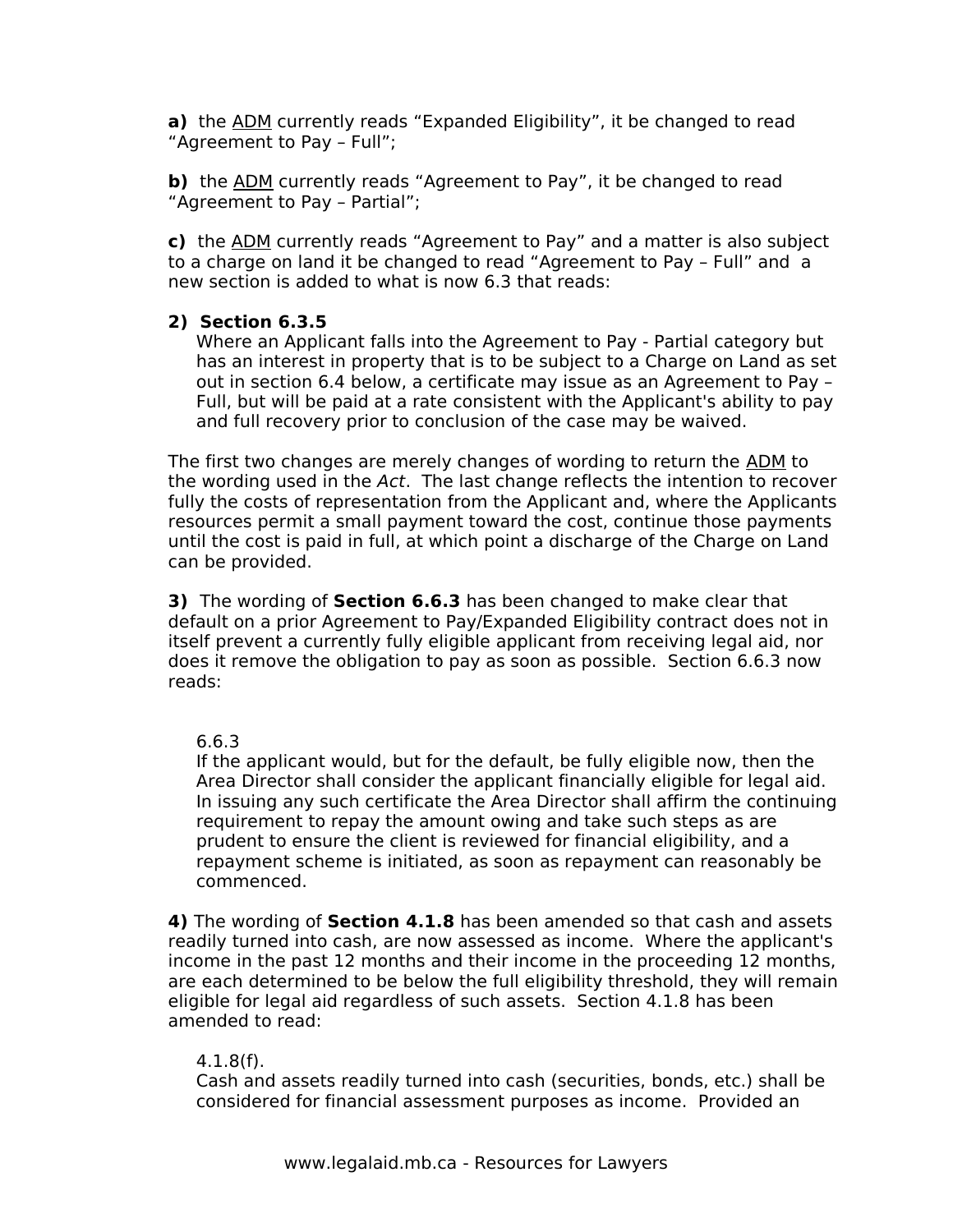applicant's assessed income in the past 12 months (inclusive of these cash or assets) remains below the fully eligible guideline, and the applicant's assessed income in the proceeding 12 months (inclusive of these cash or assets) remains below the fully eligible guideline, the client shall not on account of these cash and/or assets alone be found to be financially ineligible for legal aid.

This change prevents applicants from being found to be ineligible for legal aid in circumstances where to do so would amount to a de facto lowering of the eligibility guidelines.

## **3. Mandatory Impoundment of Drivers' Licenses**

Upon passing sentence, Judges will begin to seize drivers' licenses, pursuant to the mandatory impoundment provided for in s. 267(7) of the Highway Traffic Act, where a vehicle was used in the course of committing an enumerated offence. Legal Aid Manitoba encourages counsel to make themselves familiar with the enumerated offences, which have been broadened significantly, and the provision for a temporary license where appropriate.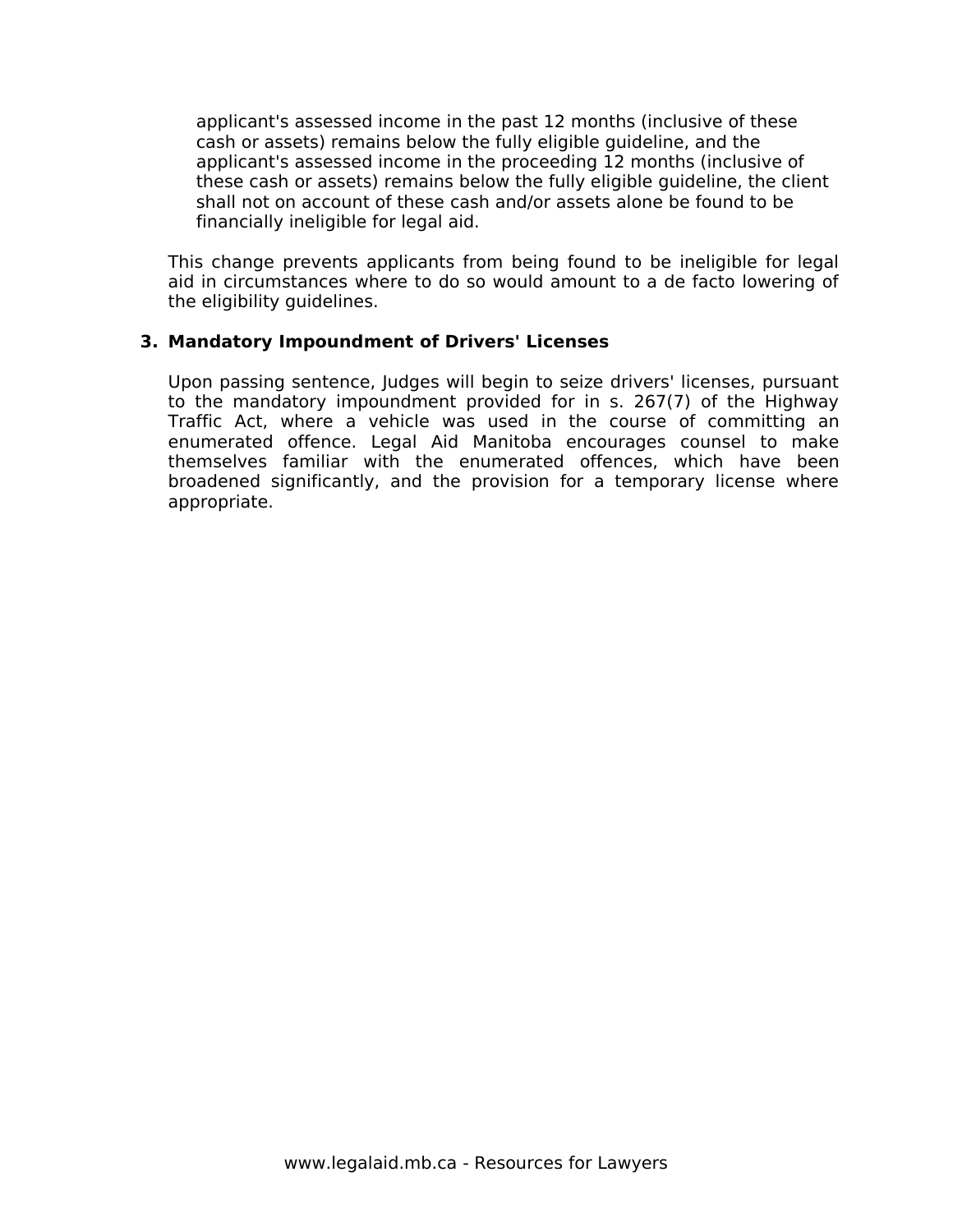## **10 - 2011**

#### **NOTICE TO THE PROFESSION**

#### **a) Important Address Change**

Legal Aid Manitoba will be moving to its new Administrative Office on the  $4<sup>th</sup>$  floor - 287 Broadway, Winnipeg MB R3C 0R9 effective November 28, 2011. Email and Facsimile addresses will not change and communication can continue to be addressed and sent in the same manner. Mail and Courier communication should be addressed to this new location as of that date.

While the move is taking place, from November  $24 - 28$ , 2011 and immediately subsequent, there may be some interruptions to e-mail and other services. All stakeholders are encouraged to follow up on communications made during this time to ensure they are received by Legal Aid Manitoba and responded to in a timely manner.

#### **b) Duty Counsel Role and Responsibilities**

**1)** Role of Duty Counsel

Legal Aid Manitoba provides duty counsel in the docket courts in Winnipeg and rural circuit points to:

- a) ensure immediate access to justice where the assistance of legal counsel is reasonably required to prevent a miscarriage of justice and/or fulfil the *Charter* right to counsel, and where;
- b) the delay necessary to assess eligibility for legal aid and appoint counsel in the ordinary course, would significantly prejudice the interests of the accused or the administration of justice.
- **2)** Legal Aid Manitoba duty counsel provide the following services:
	- a) Same day bail at first instance;
	- b) Same day guilty plea in lieu of bail;
	- c) Same day services to negotiate a stay of proceedings, mediation, restitution or other arrangement that may be dispositive of the case;
	- d) Adjournments for same day duty counsel service where justified by the Role in 1. above;
	- e) Remands to retain counsel and/or pursue an application for legal aid coverage.

**3)** In accordance with established policy, where duty counsel are provided in a court, and that counsel is not in conflict respecting a duty counsel client, no fees will be paid to other attending counsel for the duty counsel services indicated above.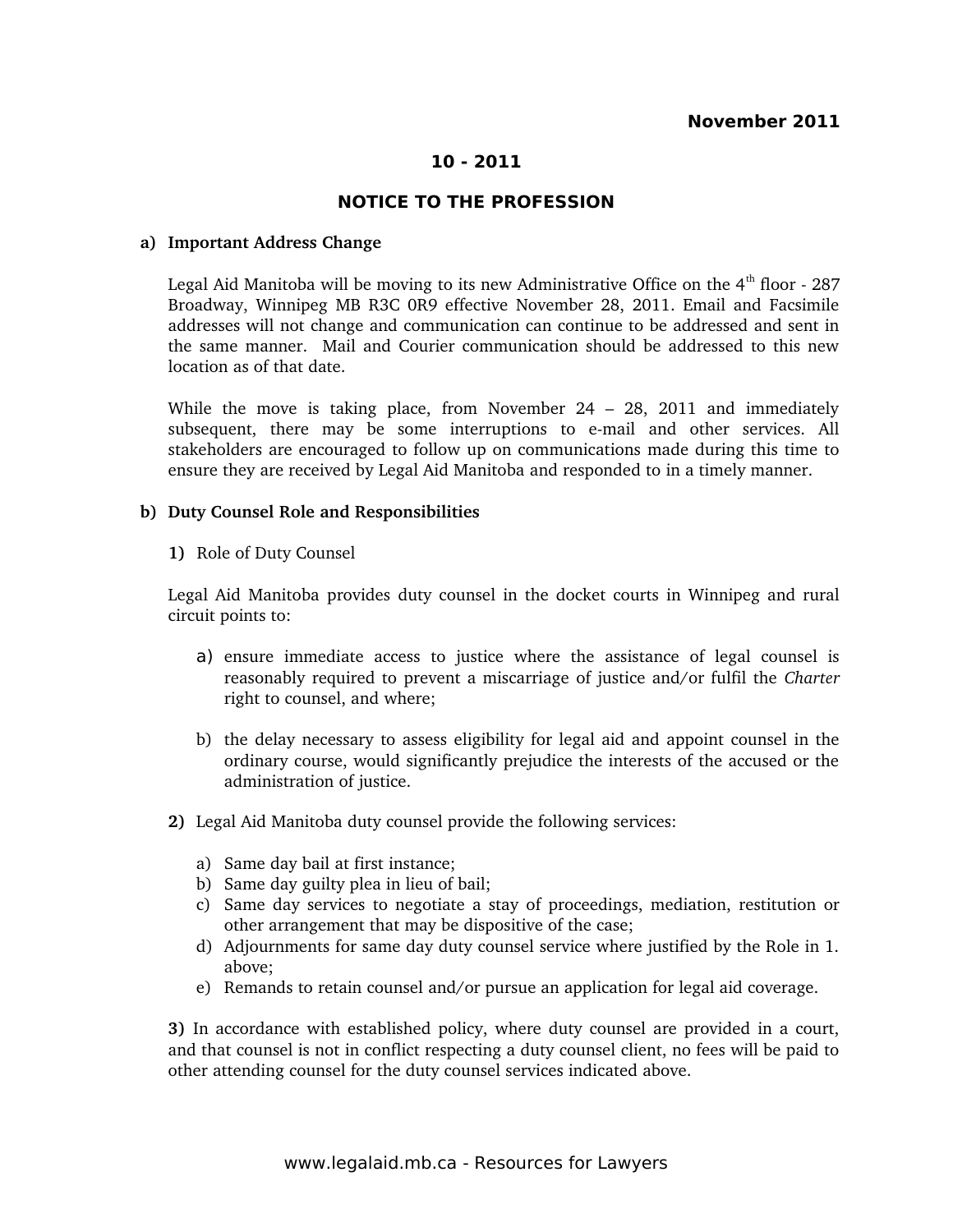# **11 - 2011**

# **NOTICE TO THE PROFESSION**

## **Annual Fee Cap**

Legal Aid Manitoba has removed the \$250,000 fee billing cap, effective immediately.

Counsel are hereby given notice that there must be compliance with The Legal Aid Manitoba Act, specifically section 15(2) of the Act:

#### **Delegation by solicitor**

[15\(2\)](http://web2.gov.mb.ca/laws/statutes/ccsm/l105f.php#15(2)) A solicitor may not delegate a legal aid matter or any portion thereof to another solicitor, whether or not the solicitors are practising in association with each other, except

(a) under exceptional circumstances, and then only with the consent of the applicant and the approval of the area director; or

(b) in respect of interlocutory or other preliminary steps in the matter.

and section 41 of the Regulations:

#### **Contents of account**

41 A solicitor who completes the furnishing of legal aid under a certificate or who ceases to act, shall submit without delay to the executive director

(a) an account setting out the services furnished, the date on which each item of service was performed and, where appropriate, the time spent in providing the service, together with the fees and disbursements sought for each service in accordance with the Schedule, and a certificate signed by the solicitor in the following form:

#### "**I certify that the legal aid authorized by the certificate was rendered by me, or by such other named person, and that the disbursements set out herein were paid or liability therefor incurred, and were necessary and proper, and that I have not received reimbursement for any of them.**";

(b) the account of any agent or counsel engaged, prepared and certified in accordance with clause (a);

(c) a final report with respect to the matter;

(d) if the solicitor was retained by the client to furnish legal services with respect to the same matter before the certificate was issued

(i) a statement of the services furnished by the solicitor before the certificate was issued,